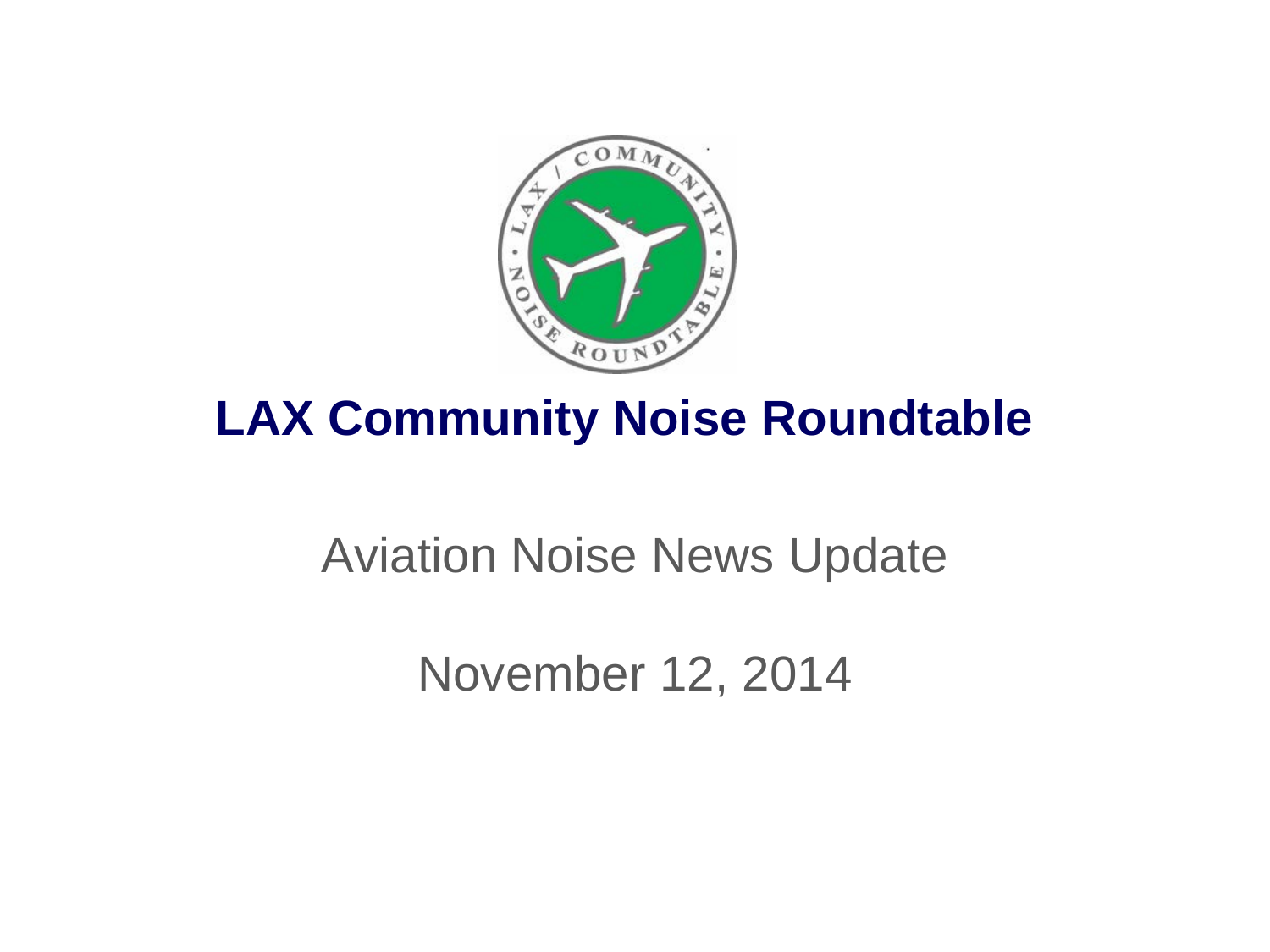

### **A letter from 24 members of Congress urges the FAA Administrator to lower the 65 dB DNL compatibility threshold**

- **Most signing the letter represent districts near major airports in New York, Boston, Minneapolis-St. Paul, Chicago, San Francisco, and Los Angeles**
- **California representatives include Judy Chu, Anna Eshoo, Michael Honda, Zoe Lofgren, Jackie Speier, Maxine Waters, and Henry Waxman**
- **Members stated, "rather than addressing the issue piecemeal in fragmented areas of the nation" they would prefer to tackle the issue at "national level," calling the 65 dB DNL threshold "outdated and disconnected"**
- **Representatives want the 65 dB DNL threshold lowered to "a more reasonable standard" of 55 dB DNL to increase eligibility for airport sound insulation programs**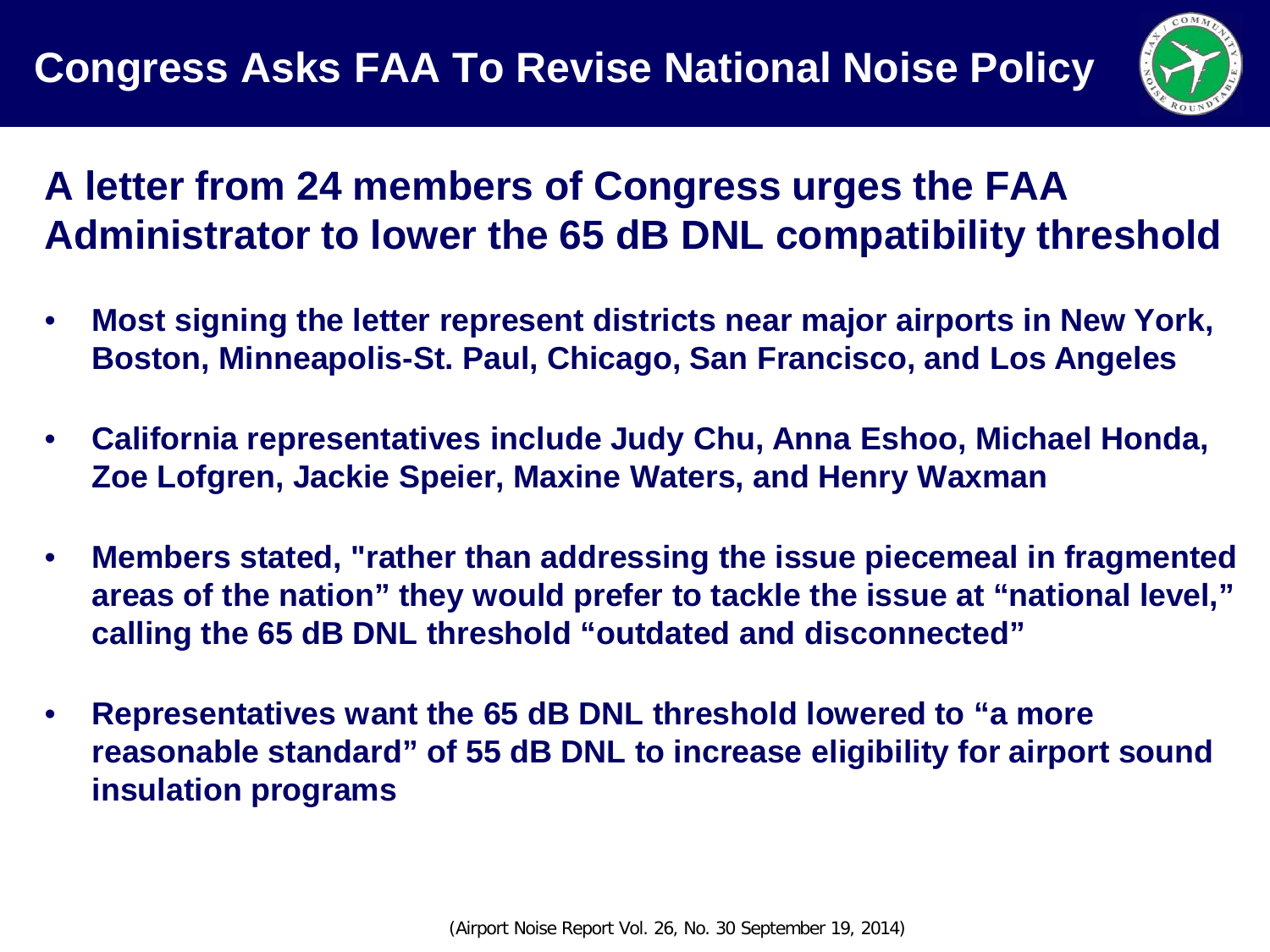

### **Caucus was formed to find solutions to noise problems**

- **13 members of Congress announced the formation of the "Quiet Skies" caucus "to raise awareness on the issue of aircraft noise and to work to find meaningful solutions to the problem."**
- **Members include representatives of community areas experiencing changes in aircraft noise resulting from flight path changes or noise from increased helicopter operations**
- **California representatives include Judy Chu, Anna Eshoo, Michael Honda, Zoe Lofgren, Jackie Speier, Maxine Waters, and Henry Waxman**
- **Caucus members hope to increase pressure on FAA to update almost 40-year old aircraft noise policy**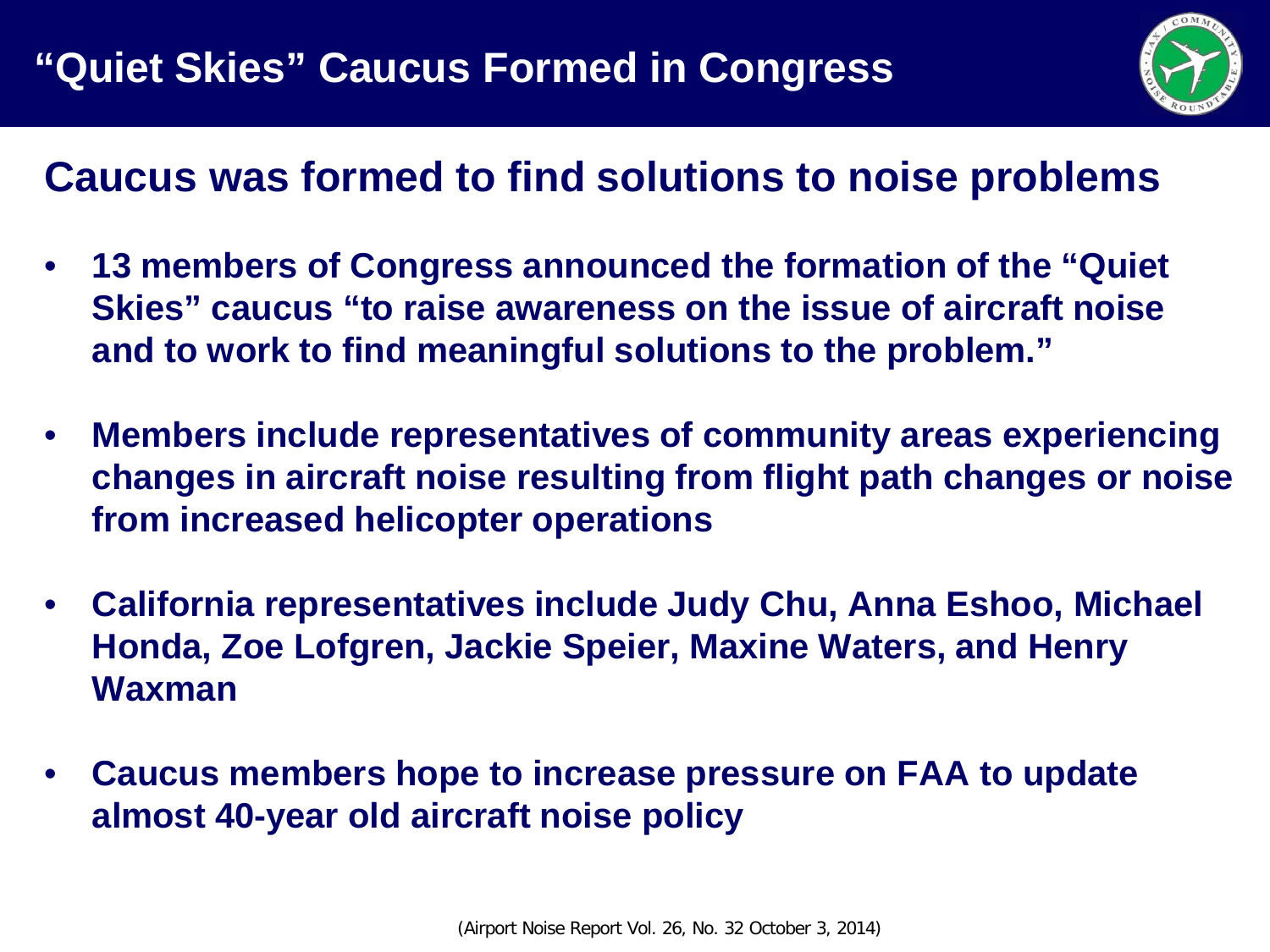### **FAA Receives Comments on Net Noise Reduction Method**



- **FAA urged to ask Congress to clarify legislative intent of CATEX2 provision**
	- Former FAA Attorney, Steven Taber, stated FAA cannot rely on the congressional conference report that references quantifying noise "on an average per flight basis," when the CatEx2 legislation requires FAA to quantify noise on a "per flight basis"
	- The LAX Community Noise Roundtable expressed concern about any approach that would result in shifting noise from one community to another, but expressed support for "the implementation of PBN measures that will result in measurable reductions in cumulative aircraft noise exposure across the entire community. . ."

#### • **FAA urged to quickly adopt the NNR Method**

- ACI-NA told FAA it believes that the NNR method was "a reasonable interpretation" of the CatEx2 legislation and urged the FAA "to implement the recommendation as soon as possible."
- Several aviation industry groups including Airlines for America and NBAA joined ACI-NA in urging FAA to quickly adopt the NNR Method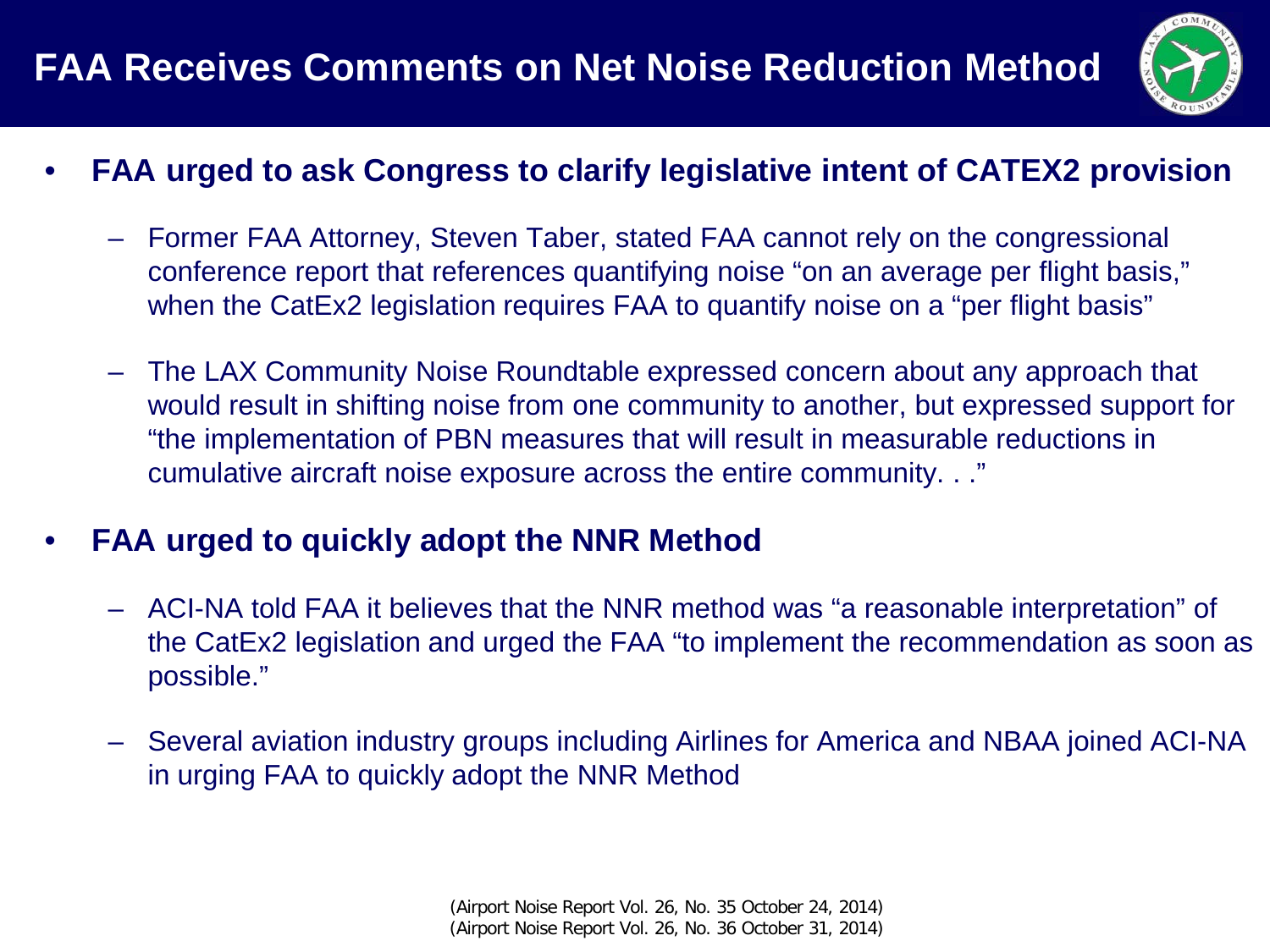

#### • **FAA and industry announce plan to deliver NextGen benefits**

- FAA sent the NextGen Priorities Joint Implementation Plan to Congress to show how it will deliver key benefits of NextGen initiatives in the coming years
- Under the plan, FAA and various segments of the aviation industry share responsibility to meet milestones, locations, timelines and metrics for "high benefit, high readiness" NextGen initiatives, including:
	- Multiple Runway Operations, PBN, and Surface and Data Communications

#### • **NAC releases "Blueprint for Success" in implementing PBN procedures"**

- "The input of 'non-technical stakeholders' is critical to the success of efforts to implement PBN Procedures," and is a guiding tenant of NAC's "Blueprint for Success to Implementing PBN"
- NAC's new Blueprint now recognizes:
	- Airport and community input should be sought in early planning stages
	- Community engagement should go beyond public awareness
	- Community interests should be considered when possible
	- Trade-offs and compromises can be made in PBN projects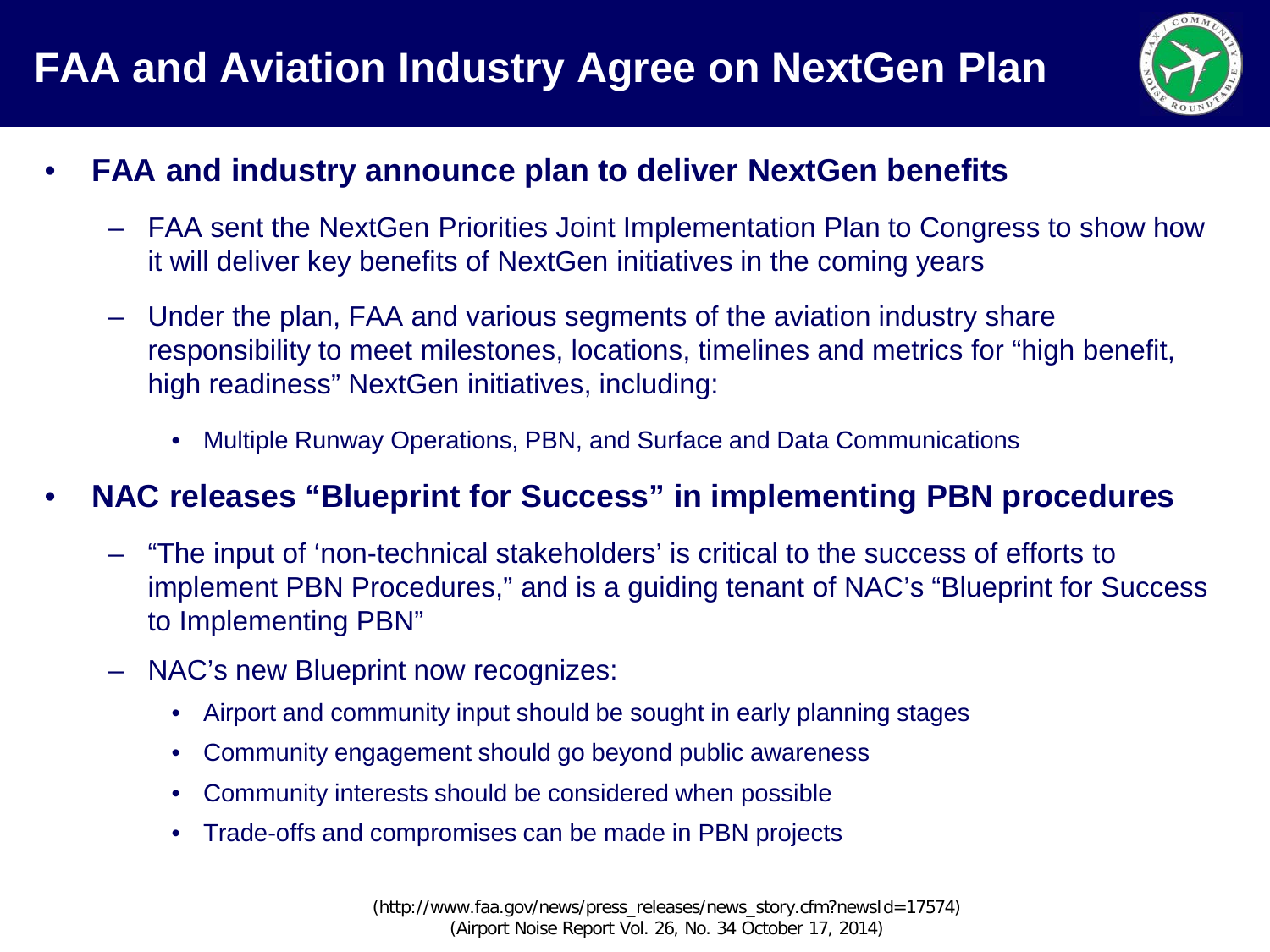

## **FAA announces the launch of a stakeholder collaboration program**

- Vehicle for recognizing and rewarding collaboration, stewardship, leadership, progress, and innovation in environment and energy arena
- Stakeholders include: airlines, manufacturers, airports, aviation associations, other agencies, academia, and local communities
- Program activities include:
	- Participation in conferences and forums
	- Annual report of state of aviation industry and environmental performance
	- System recognizing achievements toward environmental and energy goals
	- Information portal for data, reports, and training
- FAA will conduct the pilot project from January 2015 through June 2015 to test program design
- FAA is currently soliciting aviation industry stakeholders who are interested in participating in the pilot project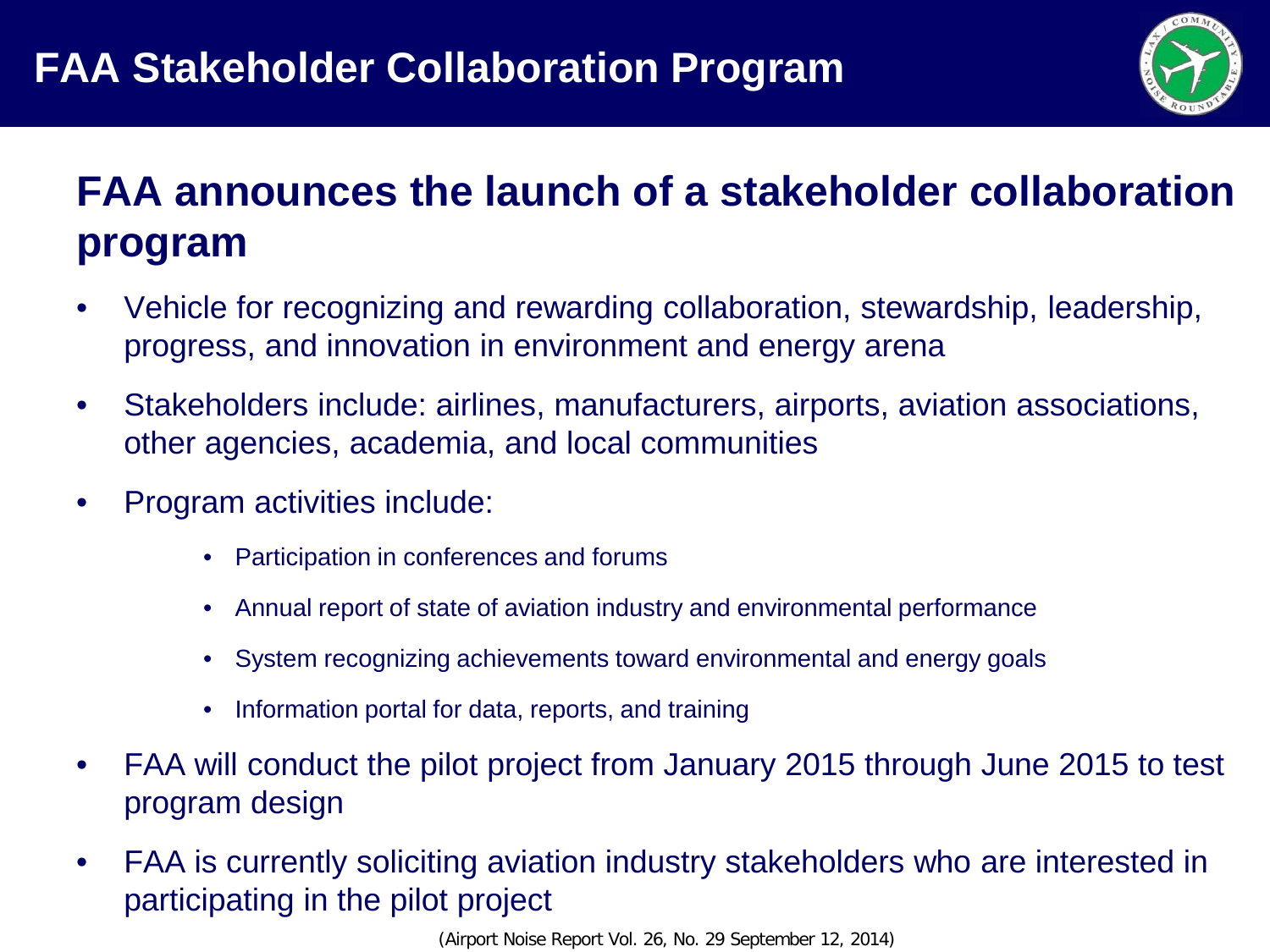

### **Move reflects Delta's plan for a fleet geared toward trans-Pacific routes**

- Delta stated it will "accelerate the retirement of [its] 747 fleet as part of its Pacific network restructuring"
- Delta acquired Airbus A330s to facilitate retirement of the last 16 747s
- Delta is shifting capacity on its trans-Atlantic flights to routes between US and Asia
- Industry analysts speculate the 747s days may be numbered



<sup>(</sup>Photo: Paul Sancya, AP)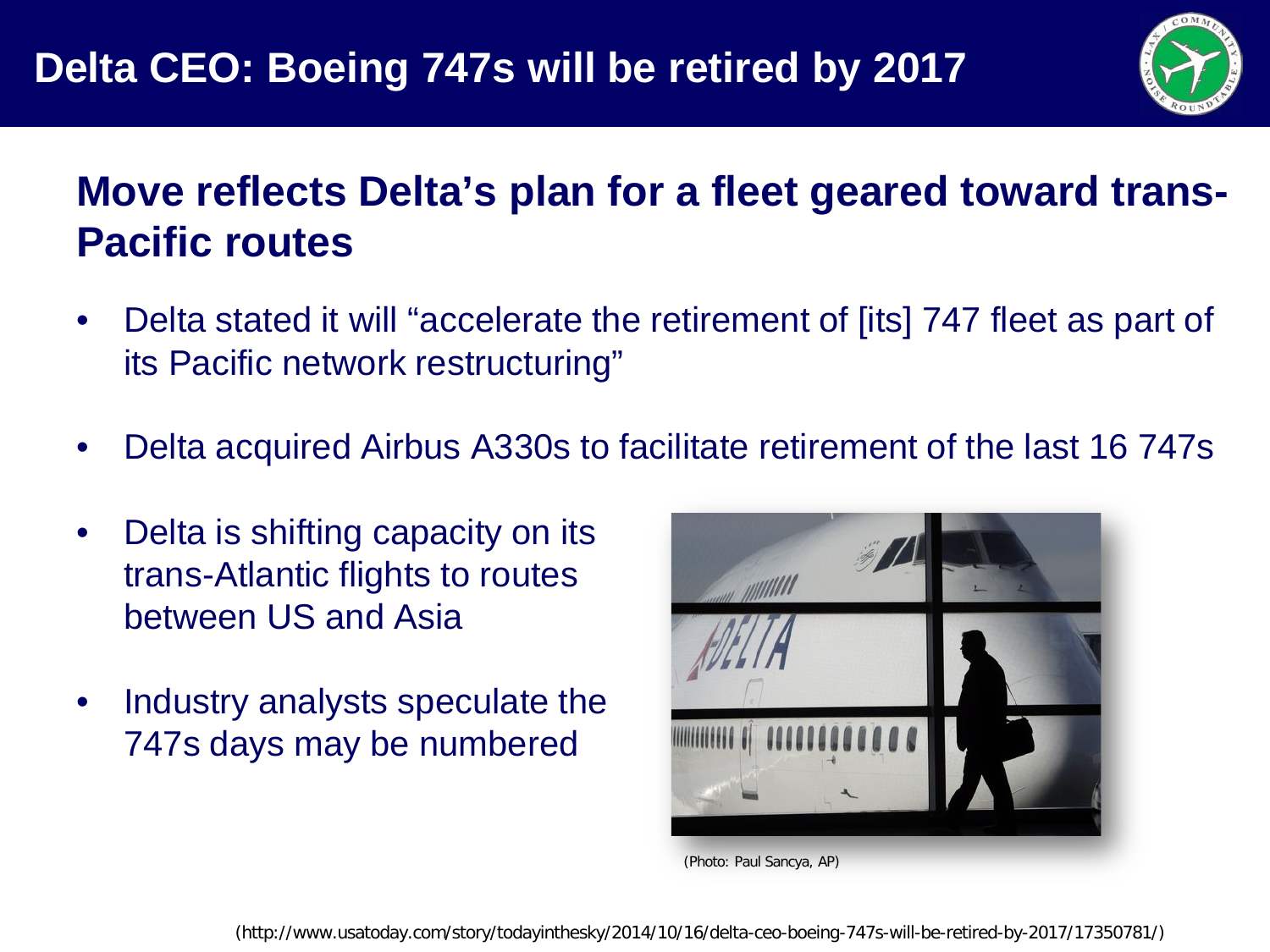

## **Air China has orders for seven Boeing 747-8i aircraft**

- The airline has routes to 31 countries and regions including LAX
- GEnx engine family is fastest selling engine in General Electric (GE) Aviation history
- Features include:
	- 15% better fuel economy than previous engine line
	- Innovative twin-annular pre-swirl (TAPS) combustor
	- Approximately 40% lower noise level
	- Based on the ratio of decibels to pounds of thrust, the GEnx is the quietest engine GE produces (Photo: General Electric)

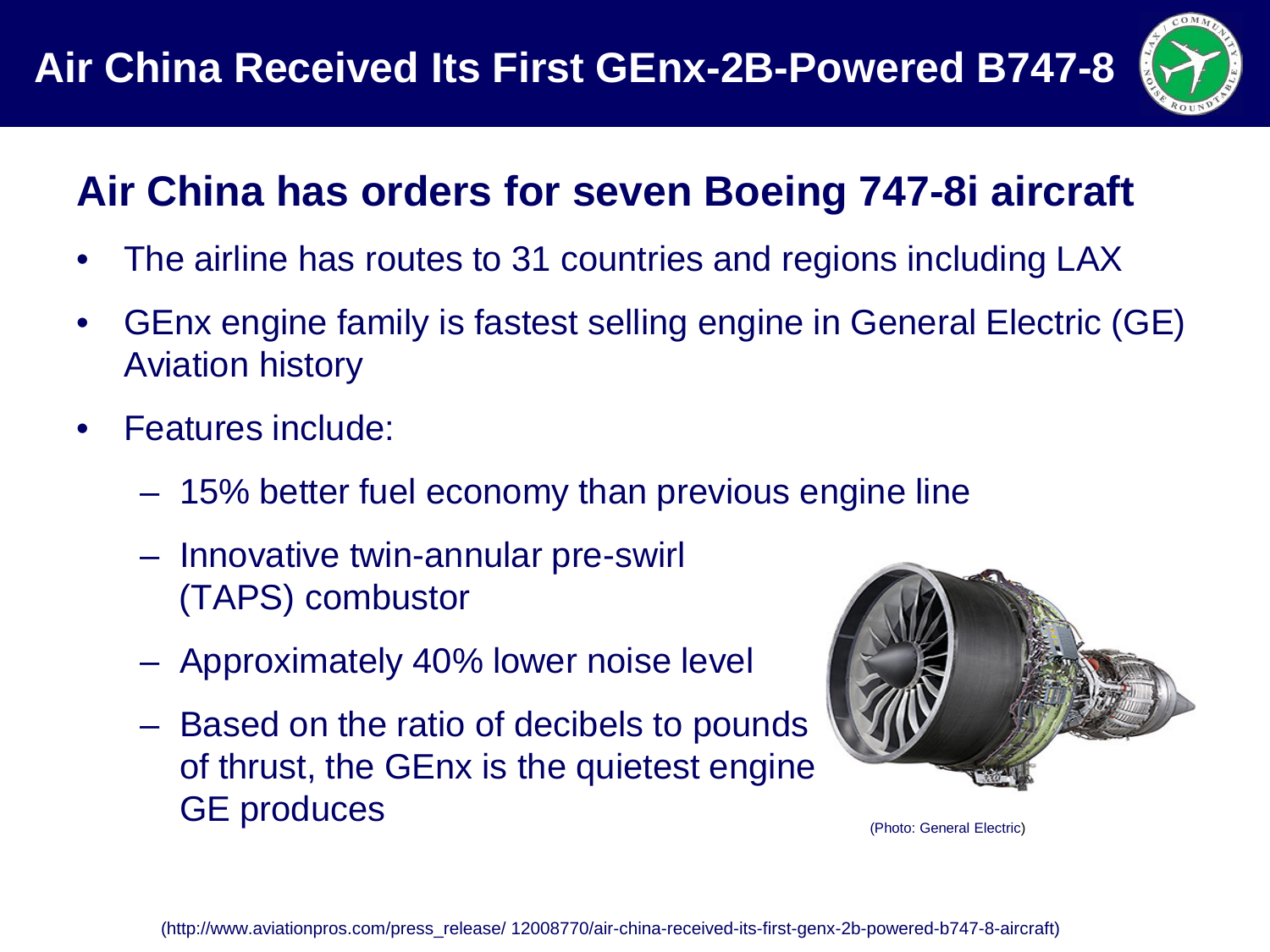

## **United launched the route between LAX and Melbourne, Australia with new Boeing 787-9 Dreamliner**

- The route is the longest route of its kind at 7,920 miles
- 787-9 is a stretched variant of the 787-8 with greater range; 8,550 miles versus 8,200 miles
- United operated a 787-8 on the route, but said ". . . it would frequently have to account for weight restrictions, flying with fewer passengers or cargo than it has capacity for, to make the journey on the westbound leg."



(Photo: Boeing)